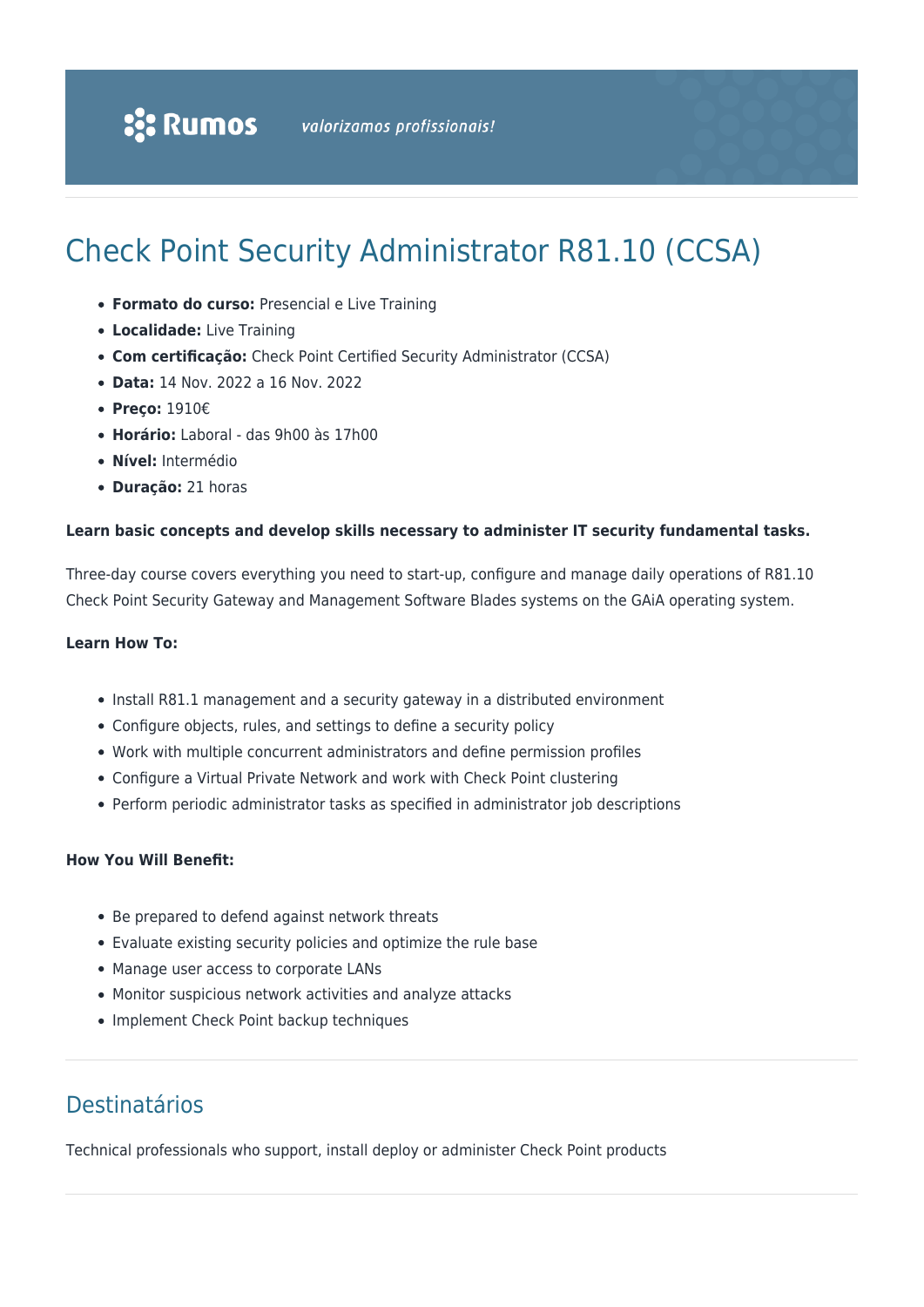## Pré-requisitos

Working knowledge of Windows, UNIX, networking technology, the Internet and TCP/IP

### **Objectivos**

- Know how to perform periodic administrator tasks.
- Describe the basic functions of the Gaia operating system.
- Recognize SmartConsole features, functions, and tools.
- Understand how SmartConsole is used by administrators to give user access.
- Learn how Check Point security solutions and products work and how they protect networks.
- Understand licensing and contract requirements for Check Point security products.
- Describe the essential elements of a Security Policy.
- Understand the Check Point policy layer concept.
- Understand how to enable the Application Control and URL Filtering software.
- Use Blades to block access to various applications.
- Describe how to configure manual and automatic NAT.
- Identify tools designed to monitor data, determine threats and recognize opportunities for performance improvements.
- Describe different Check Point Threat Prevention solutions for network attacks.
- Articulate how the Intrusion Prevention System is configured, maintained and tuned.
- Understand the Infinity Threat Prevention system.
- Knowledge about Check Point's IoT Protect.

### Programa

### **LAB EXERCISES**

- Configure the Security Management Server.
- Use the WebUI to run the First Time Wizard.
- Install the Smart Console.
- Install the Alpha Gateway using the network detailed in the course topology.
- Demonstrate how the Security Management Server and Gateway communicate.
- Test SIC Status.
- Create multiple administrators and apply different roles and permissions for simultaneous administration.
- Validate existing licenses for products installed on the network.
- Create and configure host, network and group objects.
- Create a simplified Security Policy.
- Demonstrate how to use Security Zones in policy.
- Demonstrate how to share a layer between Security Polices.
- Configure Network Address Translation for server and network objects.
- Enable Identity Awareness.
- Deploy user access roles for more granular control of the security Policy.